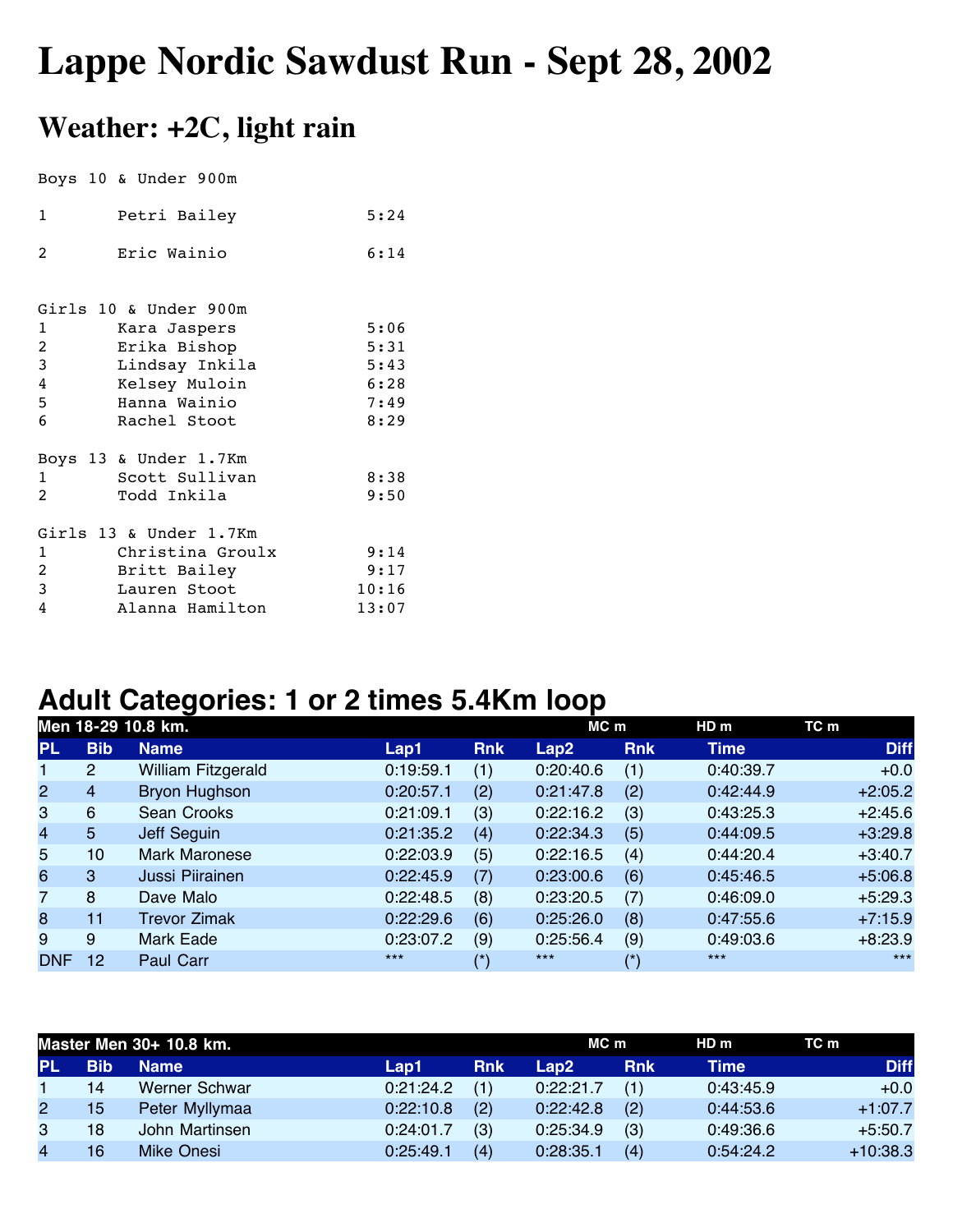| Master Men 40+ 10.8 km. |                       |           |            |           | MC m       |             | TC m        |
|-------------------------|-----------------------|-----------|------------|-----------|------------|-------------|-------------|
| <b>Bib</b>              | <b>Name</b>           | Lap1      | <b>Rnk</b> | Lap2      | <b>Rnk</b> | <b>Time</b> | <b>Diff</b> |
|                         | Paul Inkila           | 0:23:25.2 | (1)        | 0:24:46.7 | (1)        | 0:48:11.9   | $+0.0$      |
|                         | Mark Thomas           | 0:23:44.4 | (2)        | 0:26:47.2 | (2)        | 0:50:31.6   | $+2:19.7$   |
|                         | Charles Johnson       | 0:26:59.0 | (4)        | 0:27:54.8 | (3)        | 0:54:53.8   | $+6:41.9$   |
| 13                      | <b>Brian Trendiak</b> | 0:26:49.1 | (3)        | 0:28:37.1 | (4)        | 0:55:26.2   | $+7:14.3$   |
|                         |                       |           |            |           |            |             | HD m        |

| Master Men 50+ 5.4 km. |     | MC m         | HD <sub>m</sub> | TC m |             |
|------------------------|-----|--------------|-----------------|------|-------------|
| <b>PL</b>              | Bib | Name         | Time'           |      | <b>Diff</b> |
|                        | 85  | John Guthrie | 0:26:07.7       |      | $+0.0$      |

|                | Boys 14-17 5.4 km. |                             | MC m        | HD <sub>m</sub> | TC m        |
|----------------|--------------------|-----------------------------|-------------|-----------------|-------------|
| <b>PL</b>      | <b>Bib</b>         | <b>Name</b>                 | <b>Time</b> |                 | <b>Diff</b> |
|                | 83                 | <b>Matthew Schoales</b>     | 0:23:11.8   |                 | $+0.0$      |
| $\overline{2}$ | 86                 | Jacob Muirhead              | 0:23:17.3   |                 | $+5.5$      |
| 3              | 105                | Greg Field                  | 0:24:05.0   |                 | $+53.2$     |
| 4              | 99                 | <b>Brayden Jaspers</b>      | 0:24:33.5   |                 | $+1:21.7$   |
| 5 <sup>1</sup> | 92                 | Michael Somppi              | 0:25:06.4   |                 | $+1:54.6$   |
| 6              | 104                | <b>Travis Comeau</b>        | 0:25:07.0   |                 | $+1:55.2$   |
| 7              | 87                 | Quinn Ferguson              | 0:25:08.9   |                 | $+1:57.1$   |
| 8              | 84                 | <b>Christopher Hamilton</b> | 0:26:14.2   |                 | $+3:02.4$   |
| 9              | 106                | <b>Shane Maley</b>          | 0:26:28.6   |                 | $+3:16.8$   |
| 10             | 98                 | <b>Julien Cameron</b>       | 0:30:12.5   |                 | $+7:00.7$   |
| <b>DNF</b>     | 102                | Sean Spenrath               | $***$       |                 | $***$       |

|                | Girls 14-17 5.4 km. |                    | MC m<br>HD m | TC m        |
|----------------|---------------------|--------------------|--------------|-------------|
| <b>PL</b>      | <b>Bib</b>          | <b>Name</b>        | Time         | <b>Diff</b> |
|                | 107                 | Amanda Gamerschlag | 0:26:02.2    | $+0.0$      |
| $\overline{2}$ | 94                  | Loriana Costanzo   | 0:27:25.1    | $+1:22.9$   |
| 3              | 95                  | Berit Dool         | 0:27:31.6    | $+1:29.4$   |
| $\overline{4}$ | 96                  | <b>Kelsey Dool</b> | 0:28:47.6    | $+2:45.4$   |
| 5              | 80                  | Jillian McColl     | 0:33:29.7    | $+7:27.5$   |
| 6              | 73                  | Seija Grant        | 0:36:11.3    | $+10:09.1$  |

| TC m        |
|-------------|
| <b>Diff</b> |
| $+0.0$      |
| $+39.1$     |
| $+1:03.7$   |
| $+1:22.3$   |
| $+2:32.4$   |
| $+2:41.4$   |
| $+3:15.9$   |
|             |